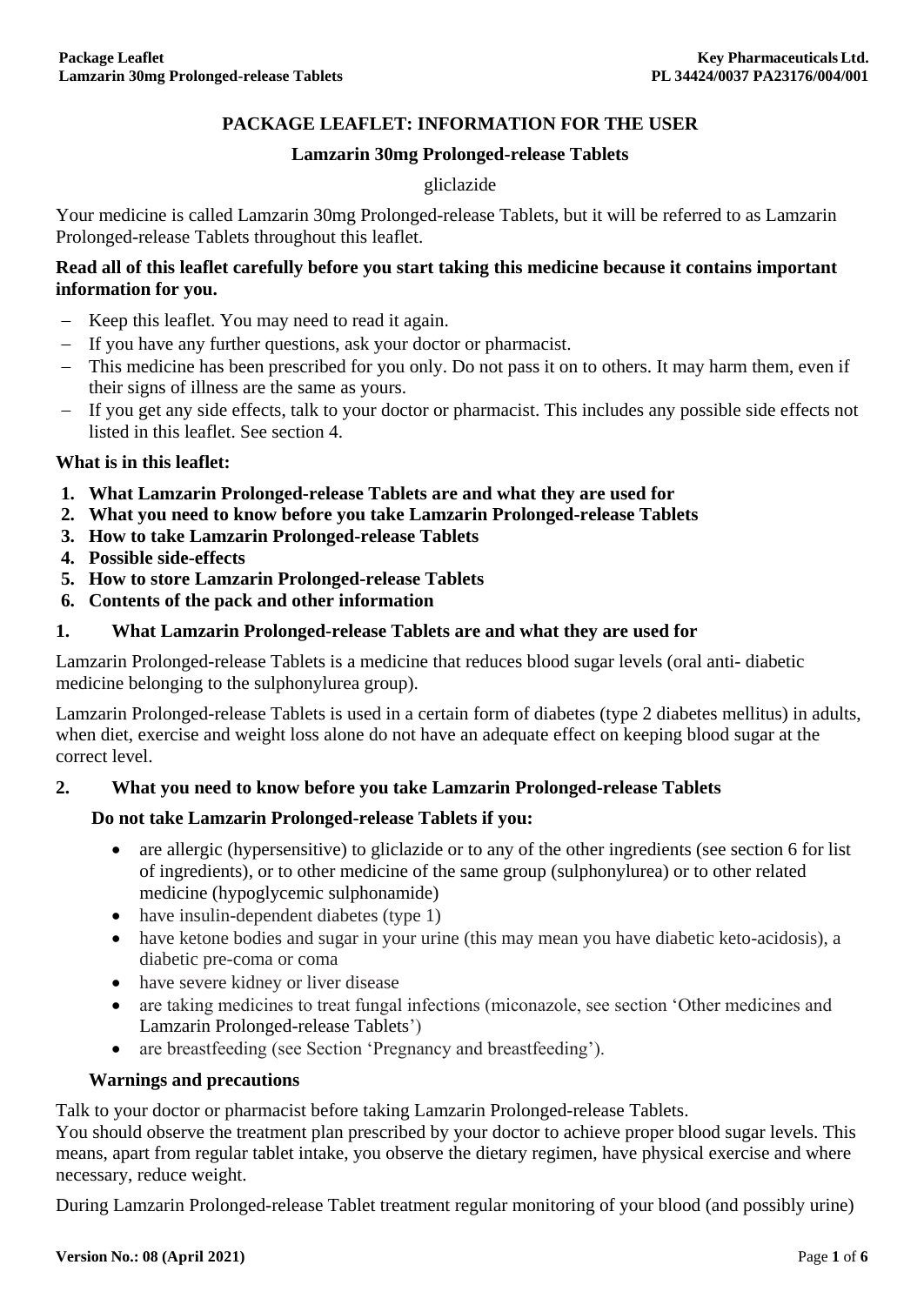sugar level and also your glycated haemoglobin (HbA1c) is necessary. It may also be useful to monitor your own blood sugar levels, although only following instruction from your doctor.

In the first few weeks of treatment the risk of having reduced blood sugar levels (hypoglycaemia) may be increased. So particularly close medical monitoring is necessary.

Low blood sugar (hypoglycaemia) may occur:

- if you take meals irregularly or skip meals altogether,
- if you are fasting
- if you are malnourished
- if you change your diet
- if you increase your physical activity and carbohydrate intake does not match this increase
- if you drink alcohol, especially in combination with skipped meals
- if you take other medicines or natural remedies at the same time
- if you take too high doses of Lamzarin Prolonged-release Tablets
- if you suffer from particular hormone induced disorders (functional disorders of the thyroid gland, of the pituitary gland or adrenal cortex)
- if your kidney function or liver function is severely decreased

If you have low blood sugar you may have the following symptoms: headache, intense hunger, nausea, vomiting, weariness, sleep disorders, restlessness, aggressiveness, poor concentration, reduced alertness and reaction time, depression, confusion, speech or visual disorders, tremor, sensory disturbances, dizziness and helplessness.

The following signs and symptoms may also occur: sweating, clammy skin, anxiety, fast or irregular heartbeat, high blood pressure, sudden strong pain in the chest that may radiate into nearby areas (angina pectoris).

If blood sugar levels continue to drop you may suffer from considerable confusion (delirium), develop convulsions, lose self-control, your breathing may be shallow and your heart beat slowed down, you may become unconscious.

In most cases the symptoms of low blood sugar vanish very quickly when you consume some form of sugar, e.g. glucose tablets, sugar cubes, sweet juice, sweetened tea. You should therefore always carry some form of sugar with you (glucose tablets, sugar cubes). Remember that artificial sweeteners are not effective.

Please contact your doctor or the nearest hospital if taking sugar does not help or if the symptoms recur.

Symptoms of low blood sugar may be absent, less obvious or develop slowly or you are not aware in time that your blood sugar level has dropped. This may happen if you are an elderly patient taking certain medicines (e.g. those acting on the central nervous system and beta blockers).

If you are in stress-situations (e.g. accidents, surgical operations, fever etc.) your doctor may temporarily switch you to insulin therapy.

Symptoms of high blood sugar (hyperglycaemia) may occur when Lamzarin Prolonged-release Tablets has not yet sufficiently reduced the blood sugar, when you have not complied with the treatment plan prescribed by your doctor or in special stress situations. These may include thirst, frequent urination, dry mouth, dry itchy skin, skin infections and reduced performance.

If these symptoms occur, you must contact your doctor or pharmacist.

Blood glucose disturbance (low blood sugar and high blood sugar) can occur when Lamzarin Prolonged release tablets is prescribed at the same time than medicines belonging to a class of antibiotics called fluoroquinolones, especially in elderly patients. In this case, your doctor will remind you the importance of monitoring your blood glucose.

If you have a family history of or know you have the hereditary condition glucose-6-phosphate dehydrogenase (G6PD) deficiency (abnormality of red blood cells), lowering of the haemoglobin level and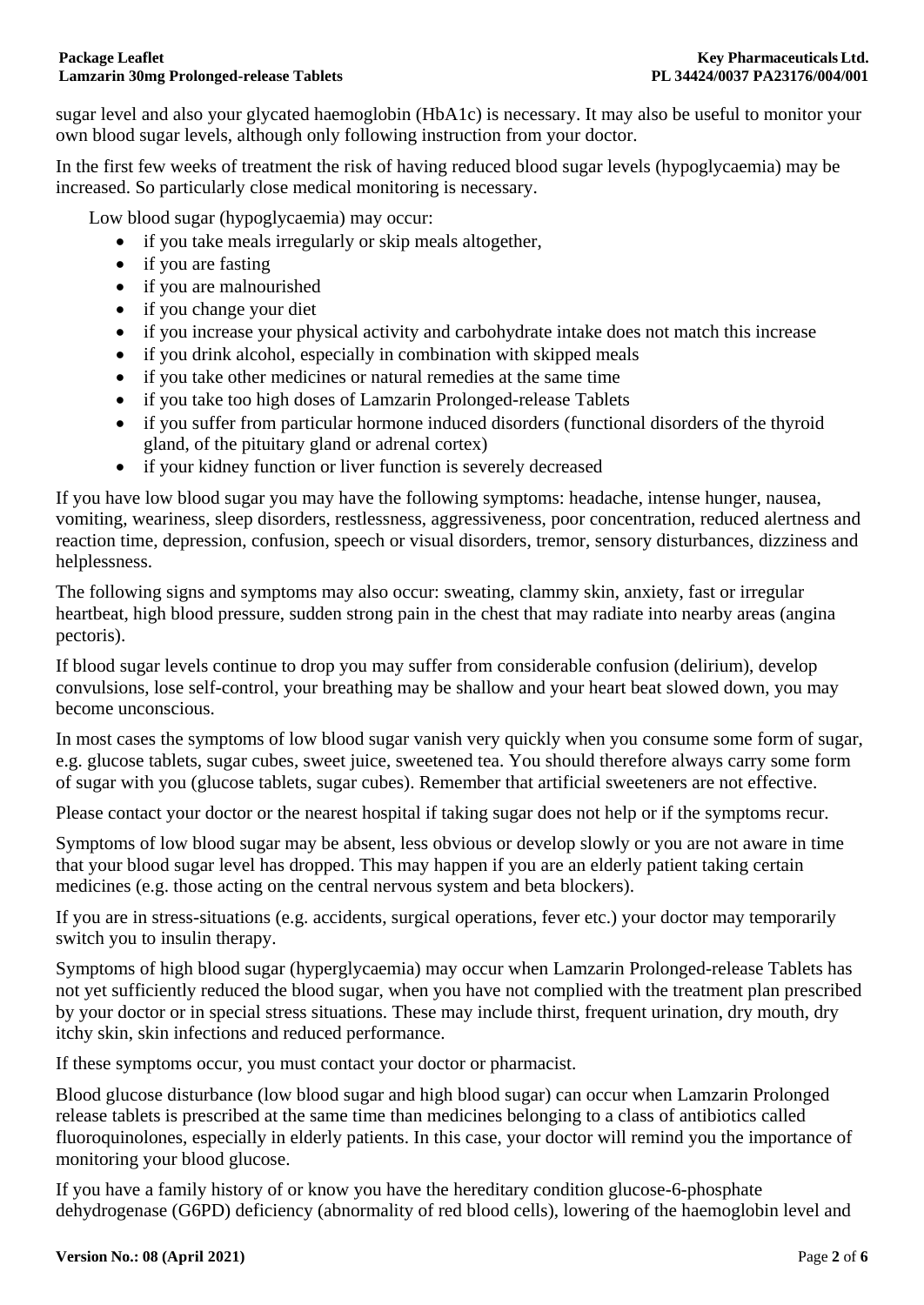breakdown of red blood cells (haemolytic anaemia) can occur. Contact your doctor before taking this medicinal product.

## **Children and adolescents**

Lamzarin Prolonged-release Tablets are not recommended for use in children and adolescents due to a lack of data.

# **Other medicines and Lamzarin Prolonged-release Tablets**

Tell your doctor or pharmacist if you are taking, have recently taken or might take any other medicines.

The blood sugar lowering effect of gliclazide may be strengthened and signs of low blood sugar levels may occur when one of the following medicines is taken:

- Other medicines used to treat high blood sugar (oral anti- diabetics or insulin)
- Antibiotics (e.g. sulphonamides or clarithromycin)
- Medicines to treat high blood pressure or heart failure (beta blockers, ACE inhibitors such as captopril or enalapril)
- Medicines to treat fungal infections (e.g. miconazole, fluconazole– see section 'Do not take Lamzarin Prolonged-release Tablets')
- Medicines to treat ulcers in the stomach or duodenum (H2 receptor antagonists)
- Medicines to treat depression (monoamine oxidase inhibitors)
- Painkillers or antirheumatics (phenylbutazone, ibuprofen)
- Medicines containing alcohol

The blood glucose lowering effect of Lamzarin Prolonged-release Tablets may be weakened and raised blood sugar may occur when one of the following medicines is taken:

- Medicines to treat disorders of the central nervous system (chlorpromazine)
- Medicines reducing inflammation (corticosteroids or tetracosactrin)
- Medicines to treat asthma or used during labour (intravenous salbutamol, ritodrine and terbutaline)
- Medicines to treat breast disorders, heavy menstrual bleeding and endometriosis (danazol)
- St John's wort Hypericum perforatum preparations.

Blood glucose disturbance (low blood sugar and high blood sugar) can occur when medicine belonging to a class of antibiotics called fluoroquinolones is taken at the same time than Lamzarin Prolonged-release Tablets, especially in elderly patients.

Lamzarin Prolonged-release Tablets may increase the effects of medicines which reduce blood clotting (e.g. warfarin).

Consult your doctor before you start taking another medicinal product. If you go to hospital tell the medical staff you are taking Lamzarin Prolonged-release Tablets.

## **Lamzarin Prolonged-release Tablet with food, drink and alcohol**

Lamzarin Prolonged-release Tablet can be taken with food and non-alcoholic drinks. Drinking alcohol is not recommended as it can alter the control of your diabetes in an unpredictable manner.

## **Pregnancy**

Lamzarin Prolonged-release Tablet is not recommended for use during pregnancy. If you are pregnant or breastfeeding, think you may be pregnant or are planning to have a baby, ask your doctor or pharmacist for advice before taking this medicine.

## **Breastfeeding**

You must not take Lamzarin Prolonged-release Tablets while you are breastfeeding.

## **Driving and using machines**

**Version No.: 08 (April 2021)** Page **3** of **6**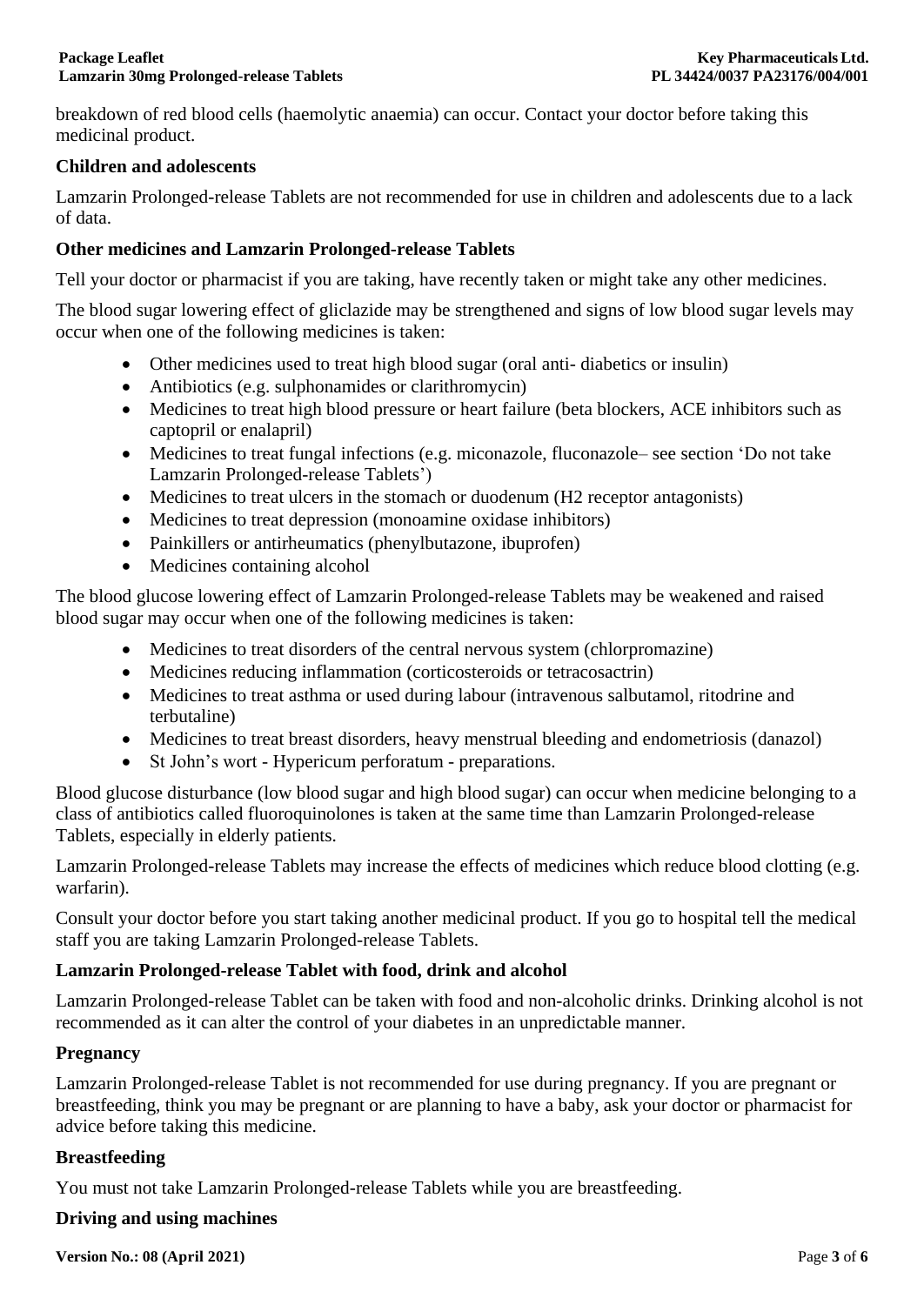Your ability to concentrate or react may be impaired if your blood sugar is too low (hypoglycaemia) or too high (hyperglycaemia) or if you develop visual problems as a result of such conditions. Bear in mind that you could endanger yourself or others (e.g. when driving a car or using machines). Please ask your doctor whether you can drive a car if you:

- have frequent episodes of low blood sugar (hypoglycaemia)
- have few or no warning signals of low blood sugar (hypoglycaemia).

## **Lamzarin Prolonged-release Tablets contains lactose**

If you have been told by your doctor that you have an intolerance to some sugars, contact your doctor before taking this medicine.

## **3. How to take Lamzarin Prolonged-release Tablets**

Always take this medicine exactly as your doctor or pharmacist has told you. Check with your doctor or pharmacist if you are not sure.

The dose is determined by the doctor, depending on your blood and possibly urine sugar levels. Change in external factors (e.g. weight reduction, change in life style, stress) or improvements in the blood sugar control may require changed Lamzarin Prolonged-release Tablet doses.

For 30mg Tablets: The usual dose is one to four tablets (maximum 120mg) in a single intake at breakfast time. This depends on the response to treatment.

If a combination therapy of gliclazide with metformin, an alpha glucosidase inhibitor, a thiazolidinedione, a dipeptidyl peptidase-4 inhibitor, a GLP-1 receptor agonist or insulin is initiated, your doctor will determine the proper dose of each medicine individually for you.

If you notice that your blood sugar levels are high although you are taking the medicine as prescribed, you should contact your doctor or pharmacist.

## **Methods and routes of administration**

Oral use. For 30mg Tablets: Swallow your whole tablet(s) in one piece. Do not chew or crush. Take your tablet(s) with a glass of water at breakfast time (and preferably at the same time each day). You must always eat a meal after taking your tablet(s).

## **If you take more Lamzarin Prolonged-release Tablets than you should**

If you take too many tablets, contact your doctor or the nearest hospital Accident  $\&$  Emergency department immediately. The signs of overdose are those of low blood sugar (hypoglycemia) described in section 2. The symptoms can be helped by taking sugar (4 to 6 lumps) or sugary drinks straight away, followed by a substantial snack or meal. If the patient is unconscious immediately inform a doctor and call the emergency services. The same should be done if somebody, e.g. a child has taken the product unintentionally. Unconscious patients must not be given food or drink.

It should be ensured that there is always a pre-informed person that can call a doctor in case of emergency.

## **If you forget to take Lamzarin Prolonged-release Tablets**

It is important to take your medicine every day as regular treatment works better. However, if you forget to take a dose of Lamzarin Prolonged-release Tablets, take the next dose at the usual time. Do not take a double dose to make up for a forgotten dose.

## **If you stop taking Lamzarin Prolonged-release Tablets**

As the treatment for diabetes is usually life long, you should discuss with your doctor before stopping this medicinal product. Stopping could cause high blood sugar (hyperglycaemia) which increases risk of developing complications of diabetes.

If you have any further questions on the use of this medicine, ask your doctor or pharmacist.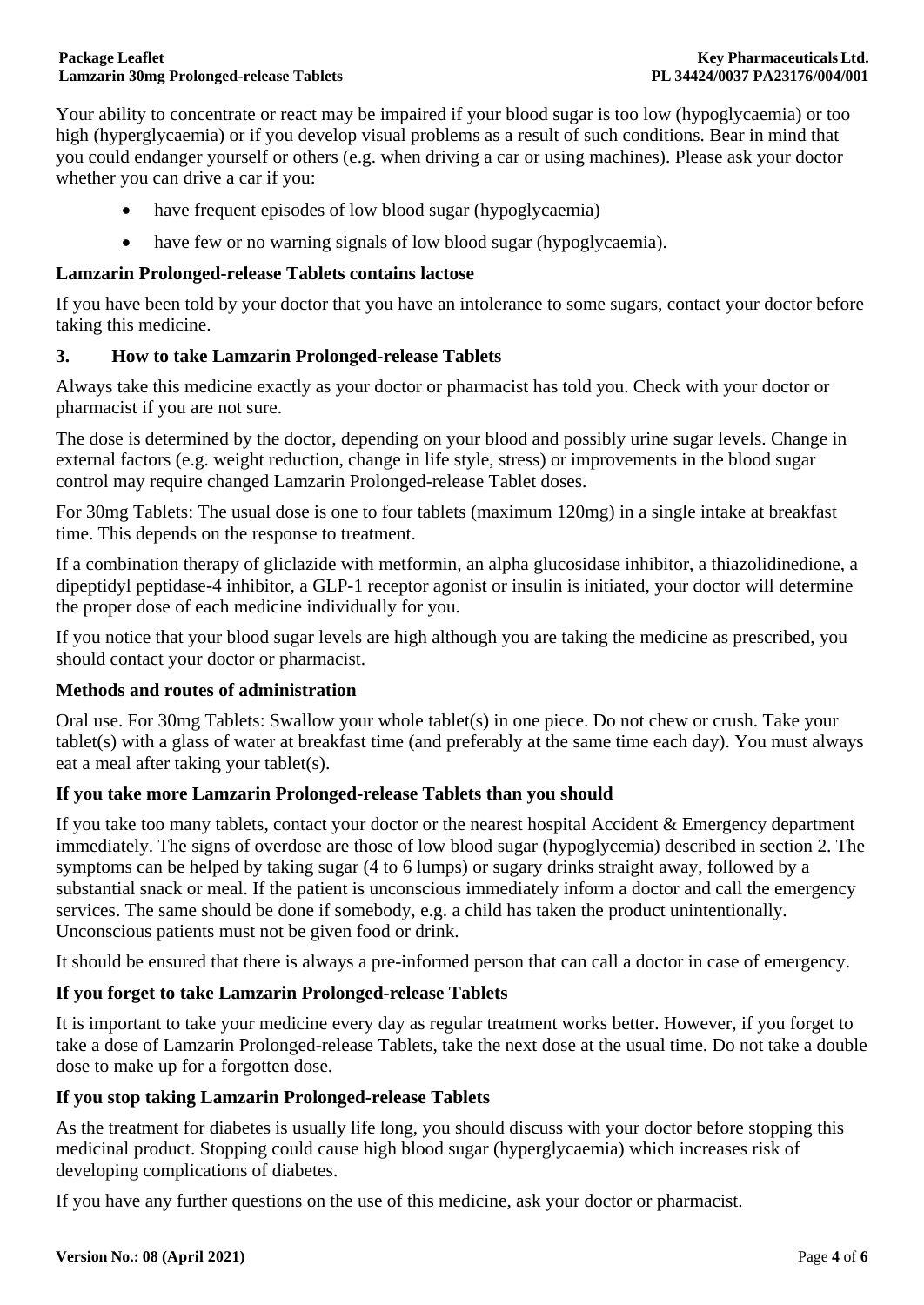# **4. Possible side-effects**

Like all medicines, this medicine can cause side effects, although not everybody gets them.

The most commonly observed side effect is low blood sugar (hypoglycaemia). For symptoms and signs see 'Warnings and precautions' in section 2. If left untreated these symptoms could progress to drowsiness, loss of consciousness or possibly coma.

If an episode of low blood sugar is severe or prolonged, even if it is temporarily controlled by eating sugar, you should seek immediate medical attention.

#### **Liver disorders**

There have been isolated reports of abnormal liver function, which can cause yellow skin and eyes. If you get this, see your doctor immediately. The symptoms generally disappear if the medicine is stopped. Your doctor will decide whether to stop your treatment.

#### **Skin disorders**

Skin reactions such as rash, redness, itching, hives and angioedema (rapid swelling of tissues such as eyelids, face, lips, mouth, tongue or throat that may result in breathing difficulty) have been reported. The rash may progress to widespread blistering or peeling of the skin. Exceptionally, signs of severe hypersensitivity reactions (DRESS syndrome) have been reported: initially as flu-like symptoms and a rash on the face then an extended rash with a high temperature. If you develop any of these signs or symptoms, stop taking Lamzarin Prolonged-release Tablets and seek immediate medical advice.

## **Blood disorders**

Decrease in the number of cells in the blood (e.g. platelets, red and white blood cells) which may cause paleness, prolonged bleeding, bruising, sore throat and fever have been reported. These symptoms usually vanish when the treatment is discontinued.

#### **Digestive disorders**

Stomach pain or discomfort, nausea, vomiting, indigestion, diarrhoea and constipation. These effects are reduced when Lamzarin Prolonged-release Tablets is taken with a meal as recommended, see section 3 'How to take Lamzarin Prolonged-release Tablets.

#### **Eye disorders**

Your vision may be affected for a short time especially at the start of treatment. This effect is due to changes in blood sugar levels.

The following adverse events have been observed with other sulphonylureas: Severe changes in the number of blood cells and allergic inflammation of the wall of blood vessels; reduction in blood sodium (hyponatraemia); and symptoms of liver impairment (e.g. jaundice), which in most cases disappeared after withdrawal of the sulphonylurea, but may lead to life threatening liver failure in isolated cases.

#### **Reporting of side effects**

If you get any side effects, talk to your doctor or pharmacist. This includes any possible side effects not listed in this leaflet.

You can also report side effects directly via:

## **United Kingdom:**

The Yellow Card Scheme at [www.mhra.gov.uk/yellowcard](http://www.mhra.gov.uk/yellowcard) or search for MHRA Yellow Card in the Google Play or Apple App Store.

#### **Ireland**